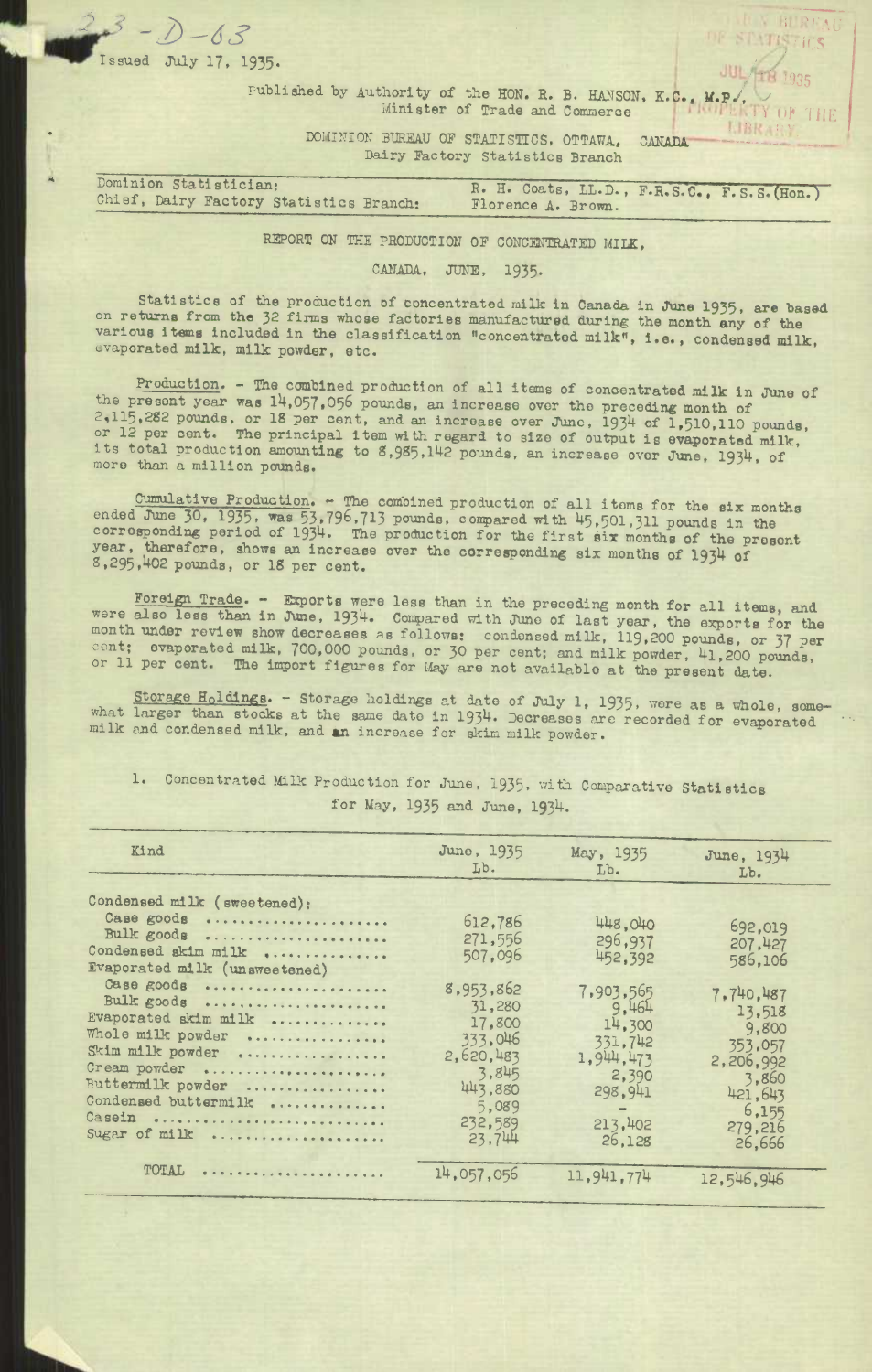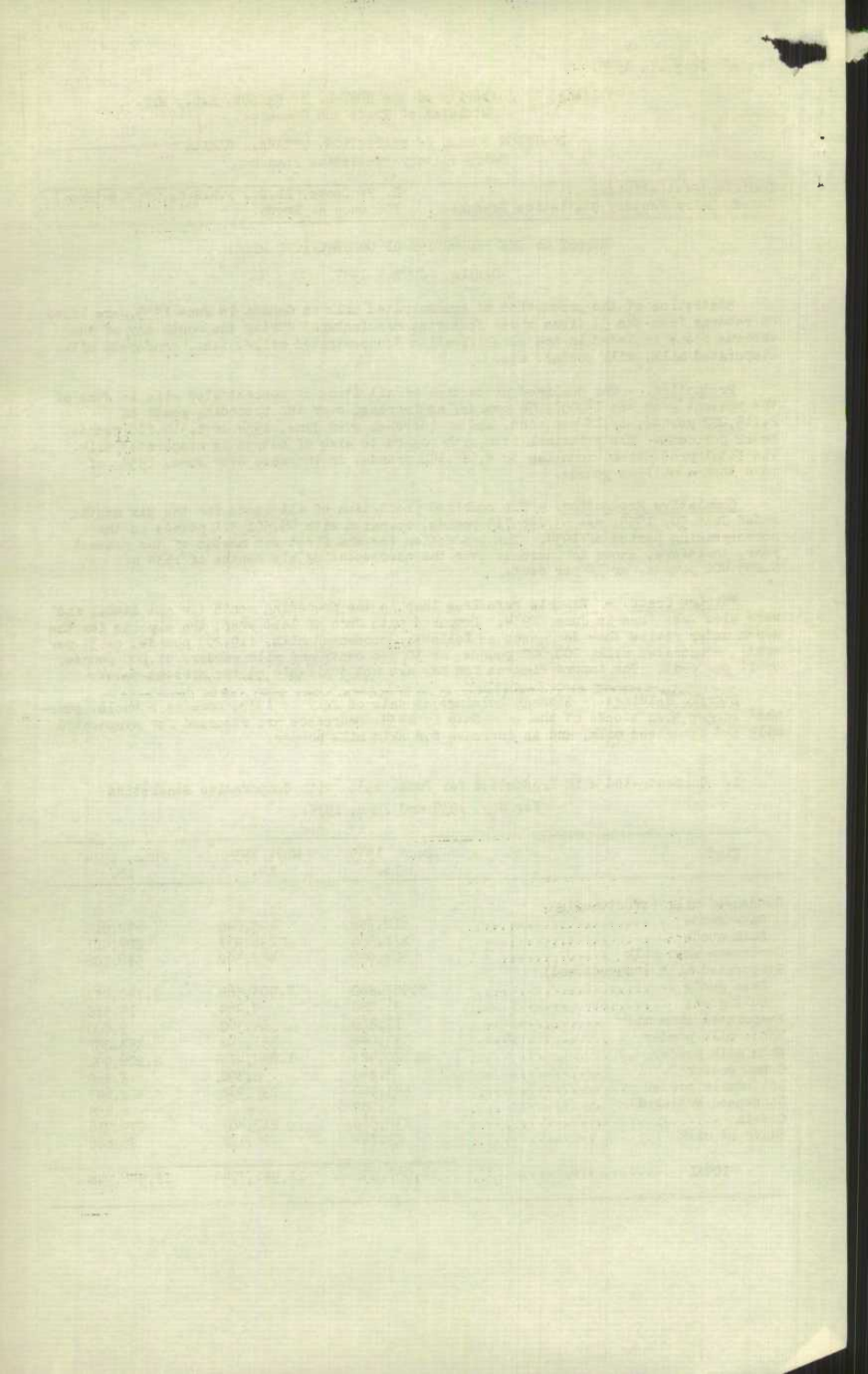$\bullet$  $2.$ 

 $\cdot$ 

Cumulative production of Concentrated Milk for the Six Months Ended June 30, 1935 with Comparative Statistics for the Six Months ended June 30, 1934.

|                                              | Six Months Ended June 30 |              |  |  |
|----------------------------------------------|--------------------------|--------------|--|--|
| Kind                                         | 1935                     | 1934         |  |  |
|                                              | Lb.                      | Lb.          |  |  |
| Condensed Milk: (sweetened)                  |                          |              |  |  |
| Case goods                                   | 3,015,410                | 3,161,723    |  |  |
| Bulk goods                                   | 1,528,778                | 1,144,019    |  |  |
| Condensed skim milk                          | 2,251,719                | 2,306,305    |  |  |
| Evaporated milk: (unsweetened)               |                          |              |  |  |
| Case goods                                   | 34, 321, 879             | 27, 433, 113 |  |  |
| Bulk goods                                   | 108,496                  | 93,069       |  |  |
| Evaporated skim milk                         | 63,382                   | 11,600       |  |  |
| Whole milk powder                            | 1,146,208                | 950,946      |  |  |
| Skim milk powder                             | 9,105,100                | 8,013,938    |  |  |
| Cream powder                                 | 10,052                   | 18,092       |  |  |
| Buttermilk powder                            | 1,401,975                | 1,269,933    |  |  |
| Condensed buttermilk                         | 156,957                  | 207, 393     |  |  |
| Casein                                       | 629,975                  | 838,673      |  |  |
| Sugar of milk                                | 56,782                   | 52,507       |  |  |
| TOTAL <b>*******************************</b> | 53,796,713               | 45,501,311   |  |  |

Production by Months of Condensed Milk, Evaporated Milk and Skim Milk Powder for the period January to June, 1935-

|                                                      | Lb.                                                            | Condensed Milk<br>Lb.                                            | <b>Evaporated Milk</b><br>Lb.                                              | Case goods Bulk goods Case goods Bulk goods<br>Lb.     | Skim Milk<br>Powder<br>Lb.                                             |
|------------------------------------------------------|----------------------------------------------------------------|------------------------------------------------------------------|----------------------------------------------------------------------------|--------------------------------------------------------|------------------------------------------------------------------------|
| January<br>February<br>March<br>April<br>May<br>June | 378,048<br>437,172<br>531,810<br>607,554<br>448,040<br>612,786 | 202, 647<br>237,741<br>290, 911<br>228,986<br>296,937<br>271,556 | 2,629,541<br>2,674,280<br>4,803,300<br>7,357,331<br>7,903,565<br>8,953,862 | 24,750<br>11,845<br>9,140<br>22,017<br>9,464<br>31,280 | 969,405<br>844,414<br>1,129,728<br>1,596,597<br>1,944,473<br>2,620,483 |

. Imports and Exports of Concentrated Milk Products, June 1935, with Comparative Statistics for May, 1935, and June, 1934 (a)

|                                                            |                             | Quantity Imported      |                                         |                                 | Quantity Exported               |                                 |
|------------------------------------------------------------|-----------------------------|------------------------|-----------------------------------------|---------------------------------|---------------------------------|---------------------------------|
|                                                            | June<br>1935<br>Lb.         | May<br>1935<br>Lb.     | June<br>1934<br>Lb.                     | June<br>1935<br>Lb.             | May<br>1935<br>Lb.              | June<br>1934<br>Lb.             |
| Condensed milk<br>Evaporated milk<br>Milk powder<br>Casein | (b)<br>$\sim$<br>(b)<br>(b) | 14,364<br>834<br>1,461 | 3,585<br><b>Service</b><br>611<br>5,091 | 202,900<br>1,626,200<br>327,600 | 252,800<br>2,425,500<br>329,300 | 322,100<br>2,326,200<br>368,800 |

5. Concentrated. Milk Products in Cold. Storage Warehouses, July 1, 1935 with Comparative Statistics for June 1, 1935 and July 1, 1934 (c)

|                     | July 1, 1935 | June 1, 1935 | July 1, 1934 |
|---------------------|--------------|--------------|--------------|
|                     | $Lb$ .       | Lb.          | Lb.          |
| Condensed milk      | 638,930      | 709,574      | 724,961      |
| Condensed skim milk | 492.348      | 548,243      | 234,584      |
| Evaporated milk     | 10,037,090   | 7,400,837    | 11, 135, 459 |
| Whole milk powder   | 817,248      | 626.587      | 518,282      |
| Skim milk powder    | 2,042,946    | 1,262,620    | 1,051,102    |
| Cream powder        | 9,512        | 17,822       | 11,444       |
| Casein              | 305,972      | 322,437      | 266,458      |

(a) External Trade Report - "Imports and Exports of Milk and Its Products and Eggs".

(b) Not yet available.

Agricultural Branch - "Cold Storage Holdings in Canada".